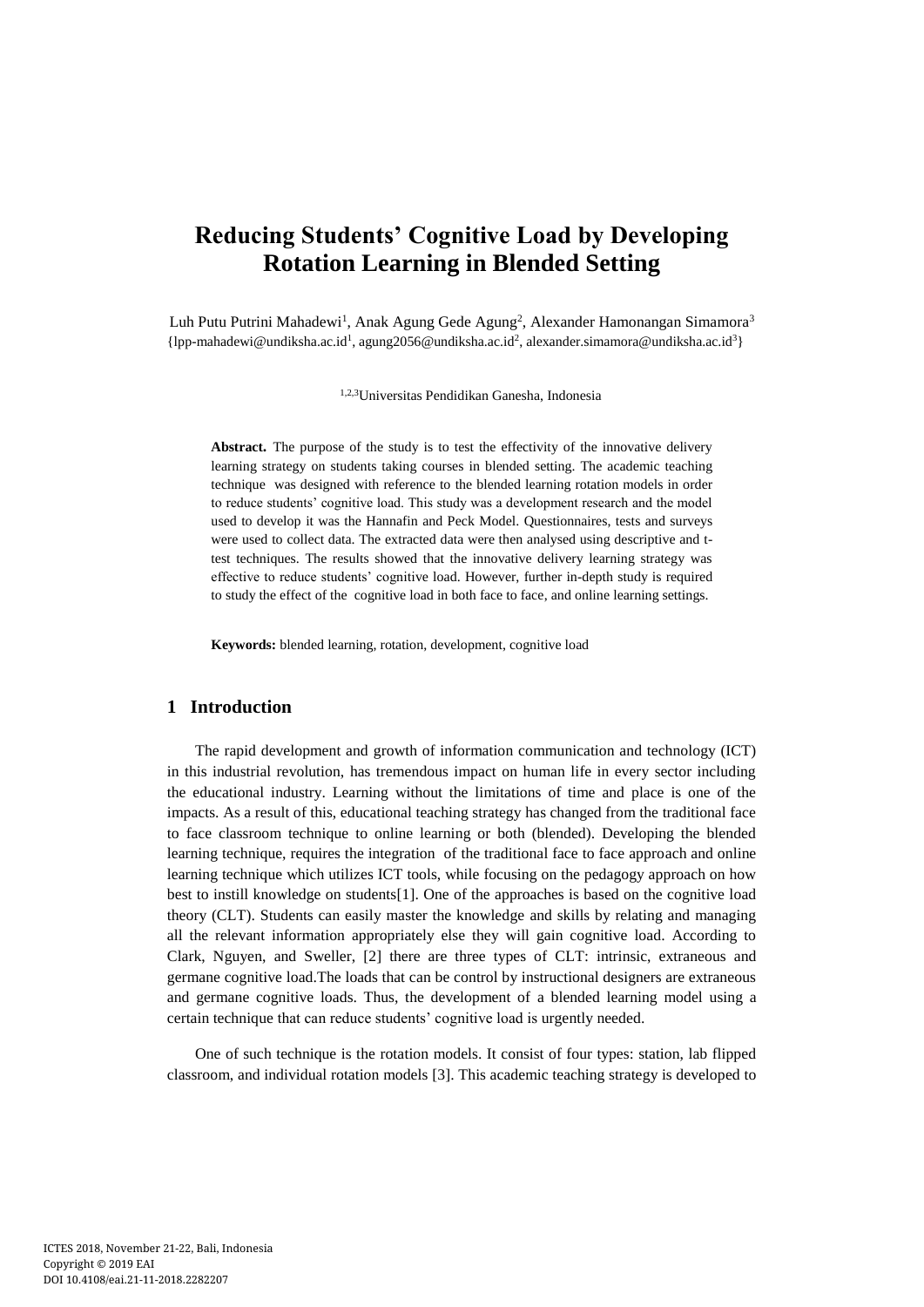create learning strategies that will aide reduce cognitive load on students. The goal is to test the effectivity of the innovative teaching strategy on students using the blended setting.

## **2 Methodology**

The study is a development research referencing Hannafin and Peck development research model [4]. Questionnaires, tests and surveys were used to collect data. Questionnaires were used to collect data. Tests were conducted to ascertain the effectiveness of the rotation models, while surveys were used to analyze students' satisfaction level. [5]The collected data were then analyzed using descriptive technique. Finally, the t-test was used to test the effectiveness of the developed blended learning rotation models.

## **3. Results and Discussion**

Based on the method, the following results were found.

#### **3.1 The Developed Blended Learning Rotation Model**

The developed blended learning rotations model were built with reference to Hannafin and Peck development model. The procedures were: conducting needs analysis, designing, developing and implementing the blended learning model. The design of the content and the type of rotation models of the blended learning can be seen on Table 1.

|        | <b>Table 1.</b> The design of the content for biended rearning. |                          |
|--------|-----------------------------------------------------------------|--------------------------|
| Number | The learning content                                            | Types of rotation        |
|        |                                                                 | models                   |
|        | The types of learning activities                                | Station                  |
| 2      | Pre-Seminar                                                     | Lab                      |
| 3      | <b>Educational Technology Problematic</b>                       | <b>Flipped Classroom</b> |

**Table 1.** The design of the content for blended learning .

The screenshot of the blended learning course for online setting can be seen in **Fig. 1**.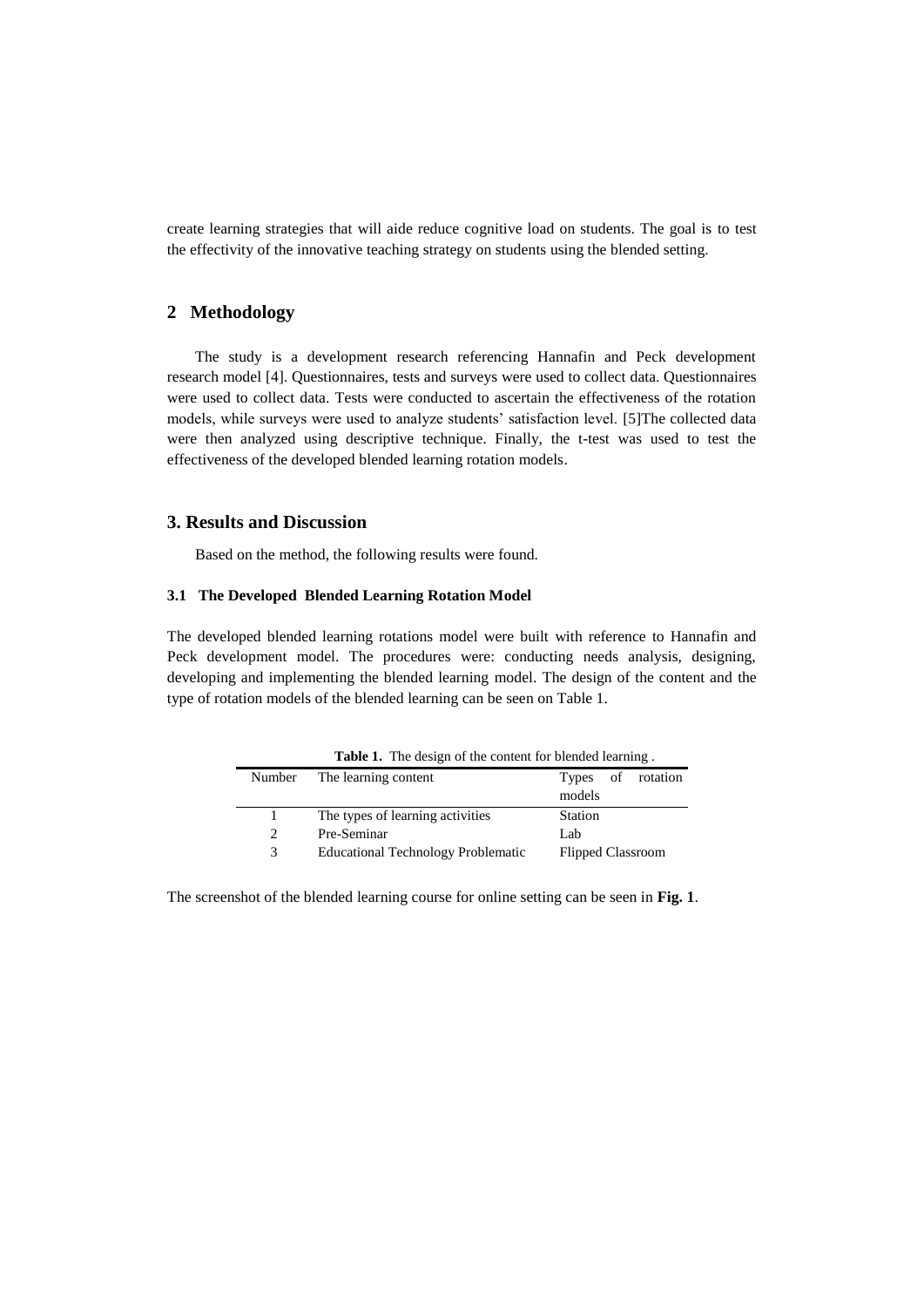

**Fig. 1.** Screenshot of blended learning type rotation models.

### **3.2 The Validity of the Blended Learning Type Rotation Models**

The developed blended learning rotation models (station, lab r, flipped, and classroom) on Seminar of Educational Problematic Course viewed from instructional designer and learning media experts were valid [5]. Instructional design validator was used in its field and applied to the learning media. The instructional design expert assessed that the developed blended learning rotation models meet with students' needs, as it was developed with face to face and online sessions thereby, making it flexible for students. Similarly, the learning media expert assessed that the learning media used matched with students' and contents' characteristics, with a smooth and easy navigation technique. Thus, the designed rotation models can be implemented in both face to face and online sessions.

#### **3.3 The Effectiveness of the Blended Learning Type Rotation Models**

The valid blended learning with the three rotation models was implemented to ascertain its effectivity on students. [6] The best way to assess impact is by using surrogate measures and one of them is students' grades. The t-test showed the results as illustrated in Table 2.

| <b>TWORK IN THE CAUGHTER OF SUGGETHS COMPOUNDED</b> IN WRITING THE STEREOG TOWARD THOUGHTS |      |      |                             |
|--------------------------------------------------------------------------------------------|------|------|-----------------------------|
| Station rotation model                                                                     | 4.03 | 2,12 | Significant improvement     |
| Lab rotation model                                                                         | 4.88 | 2,12 | Significant improvement     |
| Flipped classroom                                                                          | 1.95 | 2.12 | Improve but not significant |

**Table 2.** The t-test results of students' competencies in taking the blended learning type rotation models